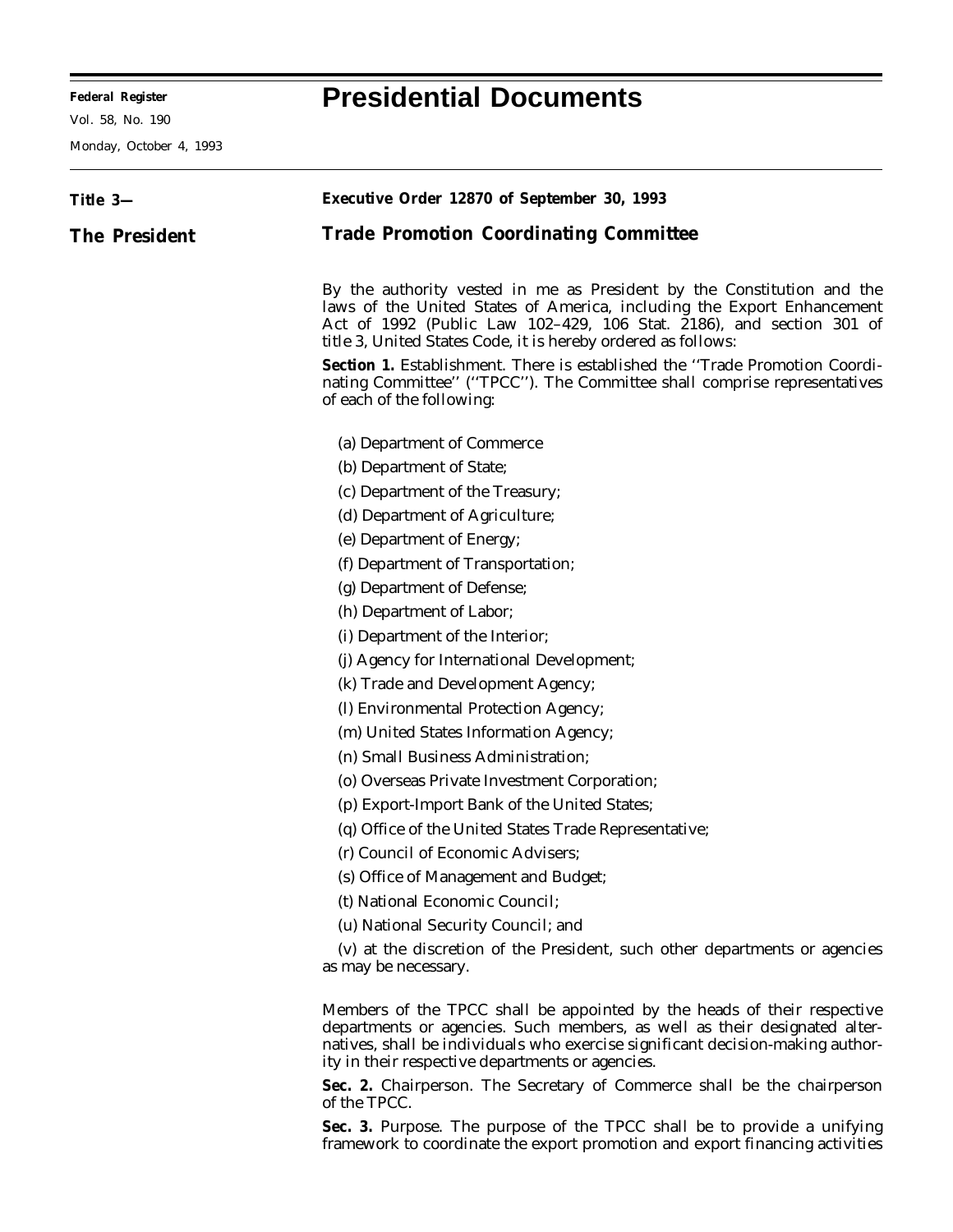of the United States Government and to develop a governmentwide strategic plan for carrying out such programs.

**Sec. 4.** *Duties.* The TPCC shall:

(a) coordinate the development of the trade promotion policies and programs of the United States Government;

(b) provide a central source of information for the business community on Federal export promotion and export financing programs;

(c) coordinate official trade promotion efforts to ensure better delivery of services to U.S. businesses, including:

(1) information and counseling on U.S. export promotion and export financing programs and opportunities in foreign markets;

(2) representation of U.S. business interests abroad; and

(3) assistance with foreign business contacts and projects;

(d) prevent unnecessary duplication in Federal export promotion and export financing activities;

(e) assess the appropriate levels and allocation of resources among agencies in support of export promotion and export financing and provide recommendations, through the Director of the Office of Management and Budget to the President, based on its assessment; and

(f) carry out such other duties as are deemed to be appropriate, consistent with the purpose of the TPCC.

**Sec. 5.** *Strategic Plan.* To carry out section 4 of this order, the TPCC shall develop and implement a governmentwide strategic plan for Federal trade promotion efforts. Such plan shall:

(a) establish a set of priorities for Federal activities in support of U.S. exports and explain the rationale for the priorities;

(b) review current Federal programs designed to promote the sale of U.S. exports in light of the priorities established under paragraph (a) of this section and develop a plan to bring such activities into line with those priorities and to improve coordination of such activities;

(c) identify areas of overlap and duplication among Federal export promotion activities and propose means of eliminating them;

(d) propose, through the Director of the Office of Management and Budget, to the President an annual unified Federal trade promotion budget that supports the plan for priority activities and improved coordination established under paragraph (b) of this section and eliminates funding for the areas of overlap and duplication identified under paragraph (c) of this section; and

(e) review efforts by the States to promote U.S. exports and propose means of developing cooperation between State and Federal efforts, including co-location, cost-sharing between Federal and State export promotion programs, and sharing of market research data.

**Sec. 6.** *Report.* The chairperson of the TPCC, with the approval of the President, shall prepare and submit to the Committee on Banking, Housing, and Urban Affairs of the Senate, and the Committee on Foreign Affairs of the House of Representatives, not later than September 30, 1993, and annually thereafter, a report describing the strategic plan developed by the